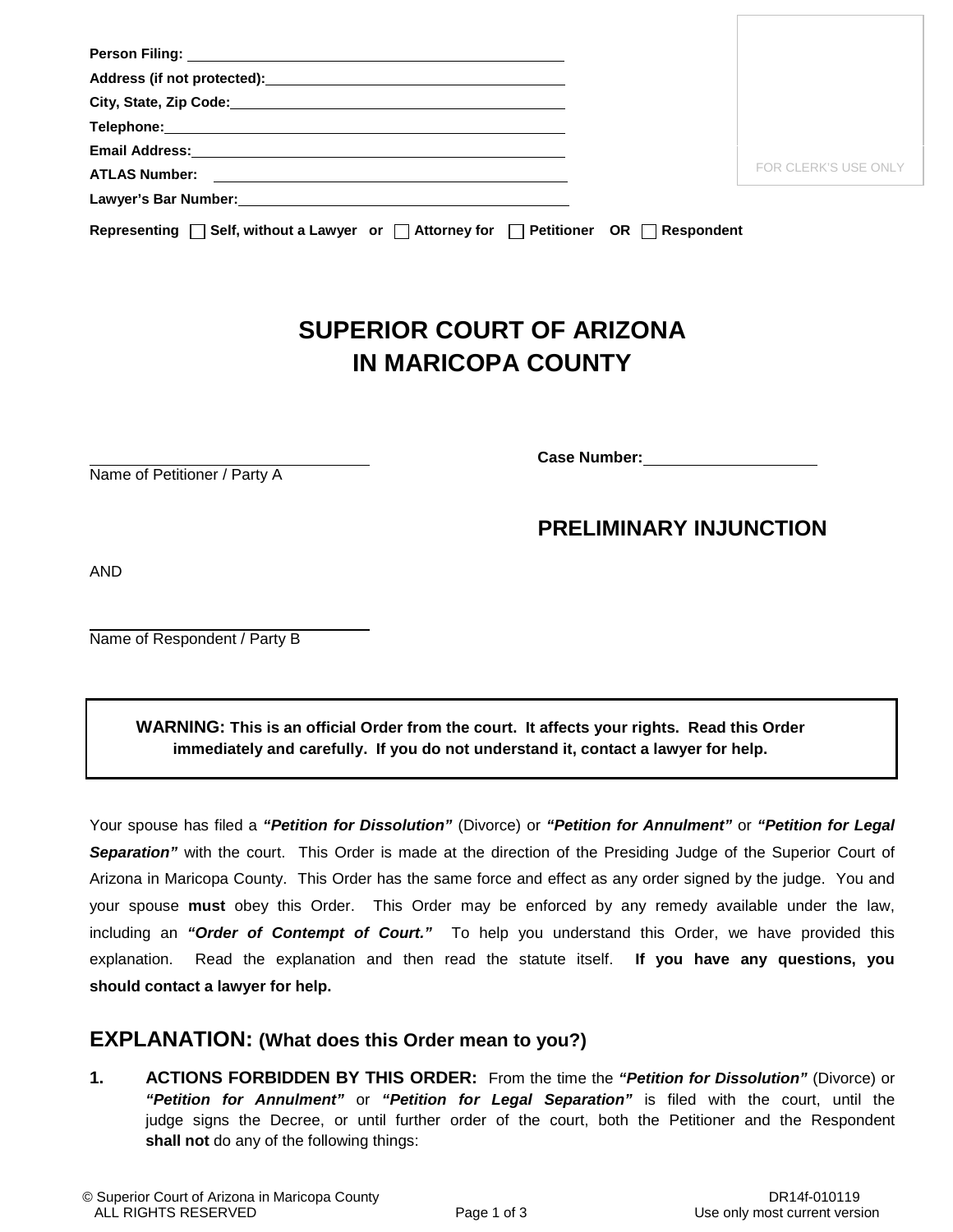- You may **not** hide earnings or community property from your spouse, **AND**
- You may **not** take out a loan on the community property, **AND**
- You may **not** sell the community property or give it away to someone, **UNLESS** you have the written permission of your spouse or written permission from the court. The law allows for situations in which you may need to transfer joint or community property as part of the everyday running of a business, or if the sale of community property is necessary to meet necessities of life, such as food, shelter, or clothing, or court fees and attorney fees associated with this action. If this applies to you, you should see a lawyer for help, **AND**
- Do **not** harass or bother your spouse or the children, **AND**
- Do **not** physically abuse or threaten your spouse or the children, **AND**
- Do **not** take the minor children, common to your marriage, out of the State of Arizona for any reasons, without a written agreement between you and your spouse or a Court Order, **before** you take the minor children out of the State.
- $\checkmark$  Do **not** remove, or cause to be removed, the other party or the minor children of the parties from any existing insurance coverage, including medical, hospital, dental, automobile and disability insurance. Both parties shall maintain all insurance coverage in full force and effect.

**STATUTORY REQUIREMENTS:** Arizona Law, A.R.S. §25-315(A) provides:

- **1(a). RESTRICTIONS ON PROPERTY OF THE MARRIAGE:** That both parties are enjoined from transferring, encumbering, concealing, selling, or otherwise disposing of any of the joint, common or community property of the parties, **except** if related to the usual course of business, the necessities of life, or court fees and reasonable attorney fees associated with an action filed under this article, without the written consent of the parties or the permission of the court.
- **1(b). REQUIREMENTS OF BEHAVIOR:** That both parties are enjoined from molesting, harassing, disturbing the peace, or committing an assault or battery on, the person of the other party or any natural or adopted child of the parties.
- **1(c). RESTRICTIONS ABOUT YOUR MINOR CHILDREN:** That both parties are enjoined from removing any natural or adopted minor child(ren) of the parties, then residing in Arizona, from the jurisdiction of the court without the prior written consent of the parties or the permission of the court.
- **1(d). RESTRICTIONS ABOUT INSURANCE:** That both parties are enjoined from removing, or causing to be removed, the other party or the minor children of the parties from any existing insurance coverage, including medical, hospital, dental, automobile and disability insurance. Both parties shall maintain all insurance coverage in full force and effect.
- **2. EFFECTIVE DATE OF THIS ORDER:** This Order is effective against the person who filed for divorce, annulment, or legal separation (the Petitioner) when the Petition was filed with the court. It is effective against the other party (the Respondent) when it is served on the other party, or on actual notice of the Order, whichever is sooner. This Order shall remain in effect until further order of the court, or the entry of a Decree of Dissolution, Annulment, or Legal Separation.